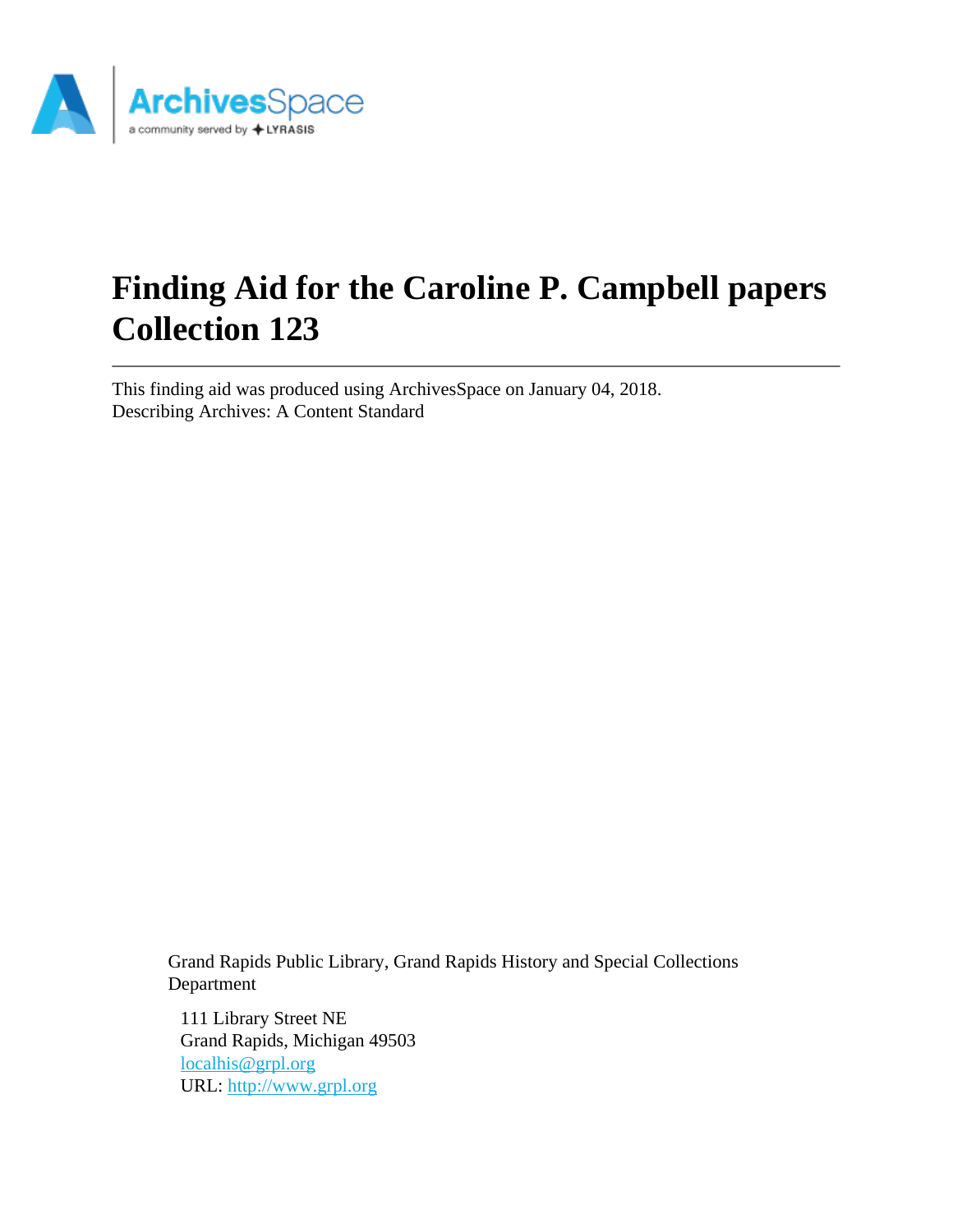## <span id="page-1-0"></span>**Table of Contents**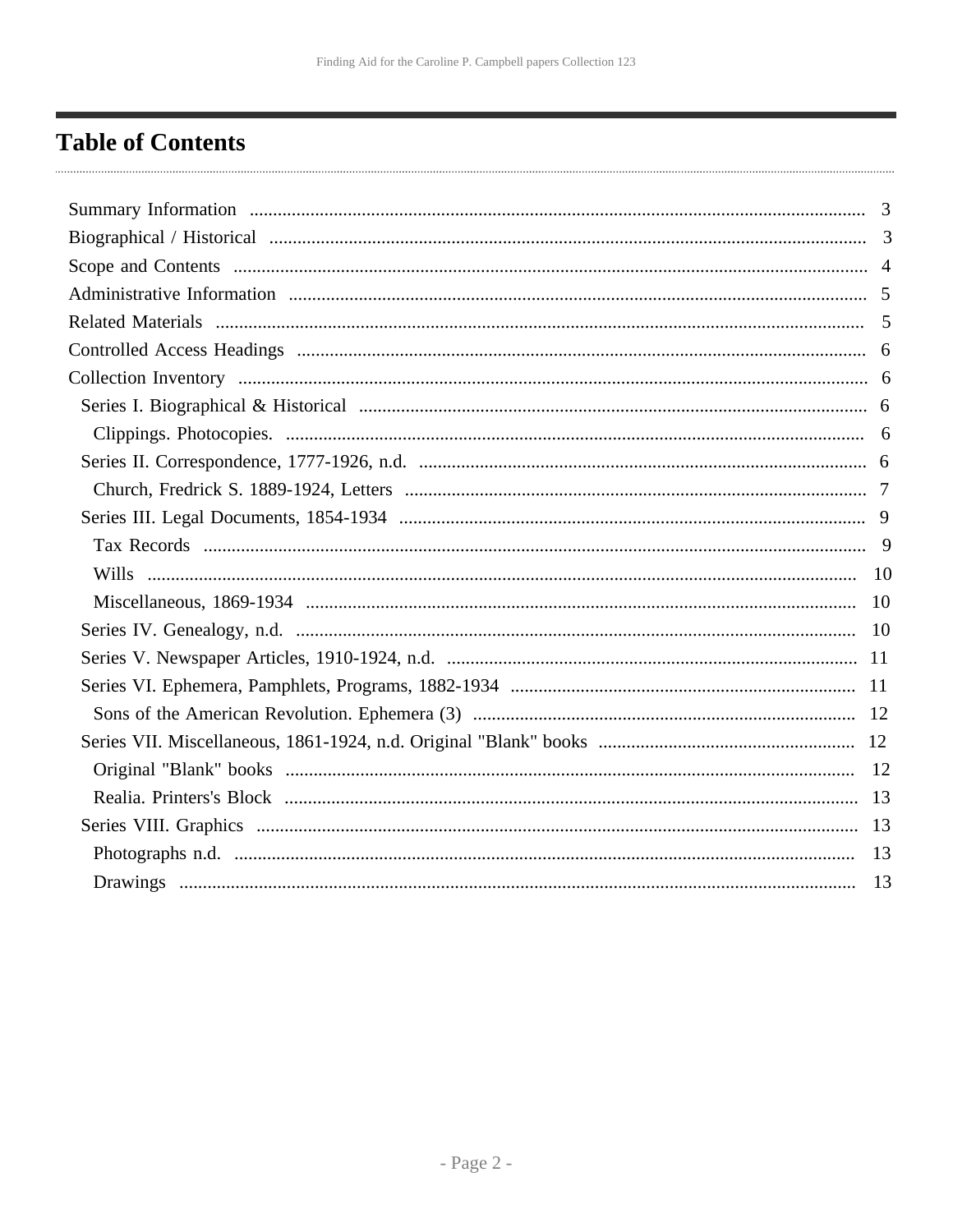#### <span id="page-2-0"></span>**Summary Information**

| <b>Repository:</b>                  | Grand Rapids Public Library, Grand Rapids History and Special                                                                                                                                                                                                                                                                                                                                                                                                                                                                                                                                                                                                                                                                                                                                                                                                                                                                                                                                                                                                              |
|-------------------------------------|----------------------------------------------------------------------------------------------------------------------------------------------------------------------------------------------------------------------------------------------------------------------------------------------------------------------------------------------------------------------------------------------------------------------------------------------------------------------------------------------------------------------------------------------------------------------------------------------------------------------------------------------------------------------------------------------------------------------------------------------------------------------------------------------------------------------------------------------------------------------------------------------------------------------------------------------------------------------------------------------------------------------------------------------------------------------------|
|                                     | <b>Collections Department</b>                                                                                                                                                                                                                                                                                                                                                                                                                                                                                                                                                                                                                                                                                                                                                                                                                                                                                                                                                                                                                                              |
| <b>Title:</b>                       | Caroline P. Campbell papers                                                                                                                                                                                                                                                                                                                                                                                                                                                                                                                                                                                                                                                                                                                                                                                                                                                                                                                                                                                                                                                |
| ID:                                 | Collection 123                                                                                                                                                                                                                                                                                                                                                                                                                                                                                                                                                                                                                                                                                                                                                                                                                                                                                                                                                                                                                                                             |
| Date [inclusive]:                   | 1777-1934                                                                                                                                                                                                                                                                                                                                                                                                                                                                                                                                                                                                                                                                                                                                                                                                                                                                                                                                                                                                                                                                  |
| <b>Physical Description:</b>        | 3.5 Linear Feet Seven boxes                                                                                                                                                                                                                                                                                                                                                                                                                                                                                                                                                                                                                                                                                                                                                                                                                                                                                                                                                                                                                                                |
| Language of the<br><b>Material:</b> | English                                                                                                                                                                                                                                                                                                                                                                                                                                                                                                                                                                                                                                                                                                                                                                                                                                                                                                                                                                                                                                                                    |
| Abstract:                           | Caroline P. Campbell (1859-1926) was a civic leader in Grand<br>Rapids, Michigan. She worked with organizations such as the YWCA,<br>Michigan State Federation of Arts, American Red Cross and Historical<br>Society of Grand Rapids and was an active supporter of the Grand<br>Rapids Public Library. Her participation and membership in these<br>and other societies are documented here through correspondence,<br>newspaper articles, pamphlets, photos and programs. Included is<br>information on various historic research projects conducted by<br>Campbell, particularly regarding the Campau family and the founding<br>and history (through 1900) of Grand Rapids. Her correspondence with<br>artist Fredrick S. Church includes many original Church illustrations.<br>Also included are legal documents of the Godfrey's, and genealogical<br>material concerning various families. The bulk of the documents date<br>during her lifetime. Many of the items with 18th and early 19th century<br>dates are copies, gathered during her historical research. |

**^** [Return to Table of Contents](#page-1-0)

## <span id="page-2-1"></span>**Biographical / Historical**

Caroline Belzora Portman (1859-1926) was born in Marshall, Michigan to Reverend James H. Portman and Caroline Miner. She married James H. Campbell on January 18th, 1879 and they resided in Grand Rapids, Michigan for more than forty-four years.

Campbell was active in the YWCA, the DAR, the Michigan State Federation of Arts, the American Red Cross and the Daughters of 1812. She also did much work for the Historical Society of Grand Rapids, and was an active supporter of the local public library. Campbell conducted extensive research on the history of Michigan during the Civil War, helping to create a permanent museum in Grand Rapids for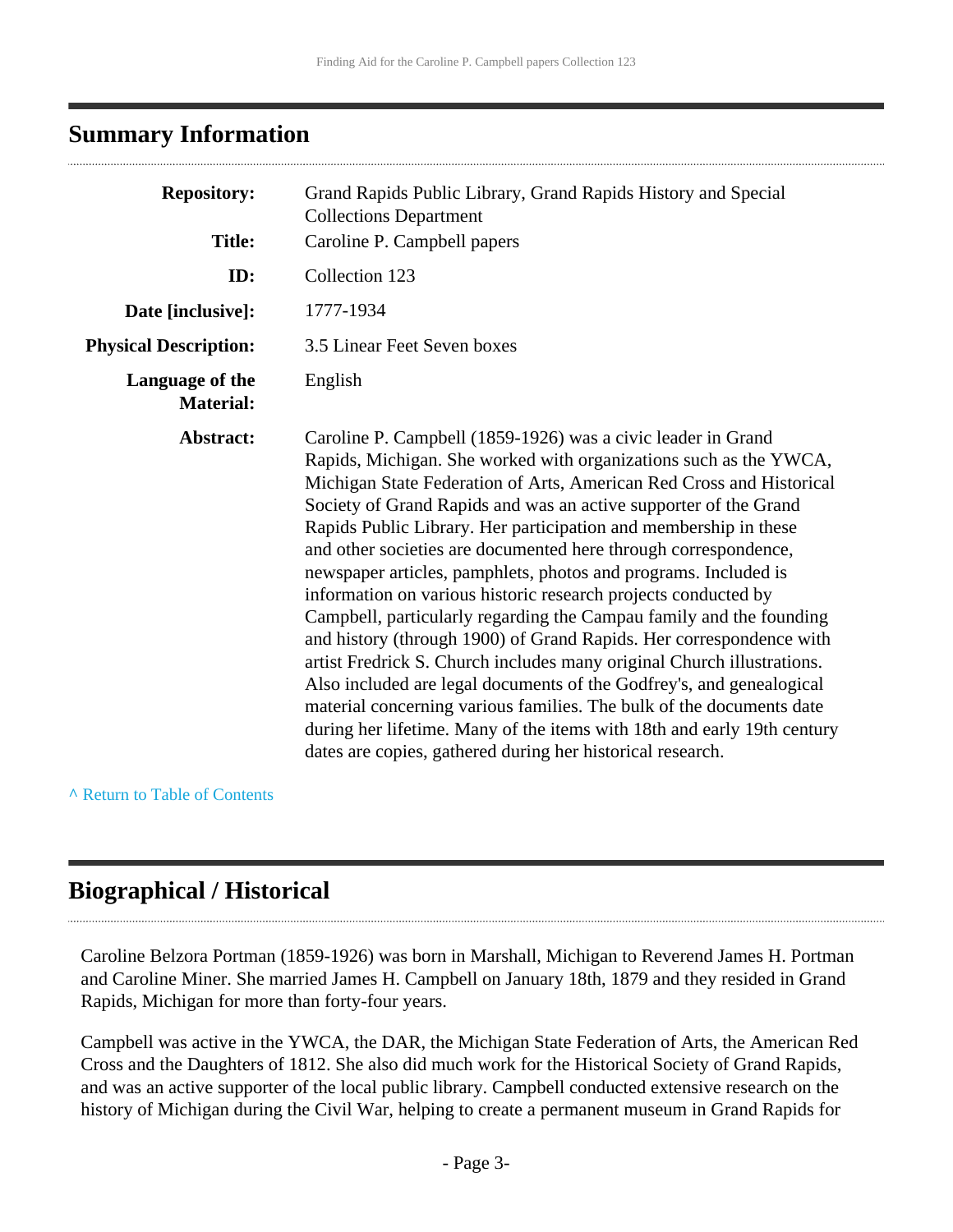the relics and manuscripts she had collected. Her efforts resulted in the recognition and protection of numerous historic landmarks.

As with Rebecca Richmond, she received letters from Grand Rapids artist Frederick Stuart Church, that often included illustrations by the artist. Church exhibited at the Grand Rapids Public Library, which served the community as gallery space in lieu of the yet to be formed art museum. It may be Campbell or Richmond's connections with the Library that brought him back to the Grand Rapids Public Library, which finally resulted in a gift of Church's work from the Estate of the famous art collection and Church's friend, Charles Freer.

**^** [Return to Table of Contents](#page-1-0)

## <span id="page-3-0"></span>**Scope and Contents**

The earliest papers in the collection are legal documents that Campbell copied or acquired, most of these belonged to Freeman and Silas Godfrey. These documents include land contracts and deeds, receipts, warranty deeds, leases, notary public papers and tax records. Other documents include wills, indentures, mortgages, pension papers and estate papers belonging to various other people.

The bulk of the material is in the form of correspondence, newspaper articles, pamphlets, photos and programs, detailing Campbell' work in numerous societies as well state and local historical agencies. Of note are her files on early Grand Rapids, Louis Campau, Lucius Lyon, William Pangborn, Rix Robinson, the Women's International League for Peace and the city flag. Of the photos, those of particular interest show Campbell and a gathering of YWCA women.

Her correspondence with Frederick Church contains many original Church illustrations. These illustration have been removed to the security file and photocopies have been placed in the collection.

An original graphic item, accessioned as 1986.378, "Sketched from memory by Mr. Clements of Ada, August, 1921, from Mrs. James H. Campbell.", is located in Safe 1.1. Neg. #3042, 132 & 133 & 134.

The genealogical materials cover the following families: the Bradleys, the Burrs, the Golds, the Hancocks, the Hulls, the Mix's, the Robbins', the Royalls, the Sanfords, the Saxtons, the Shermans, the Squires, the Turners, and the Whites.

**^** [Return to Table of Contents](#page-1-0)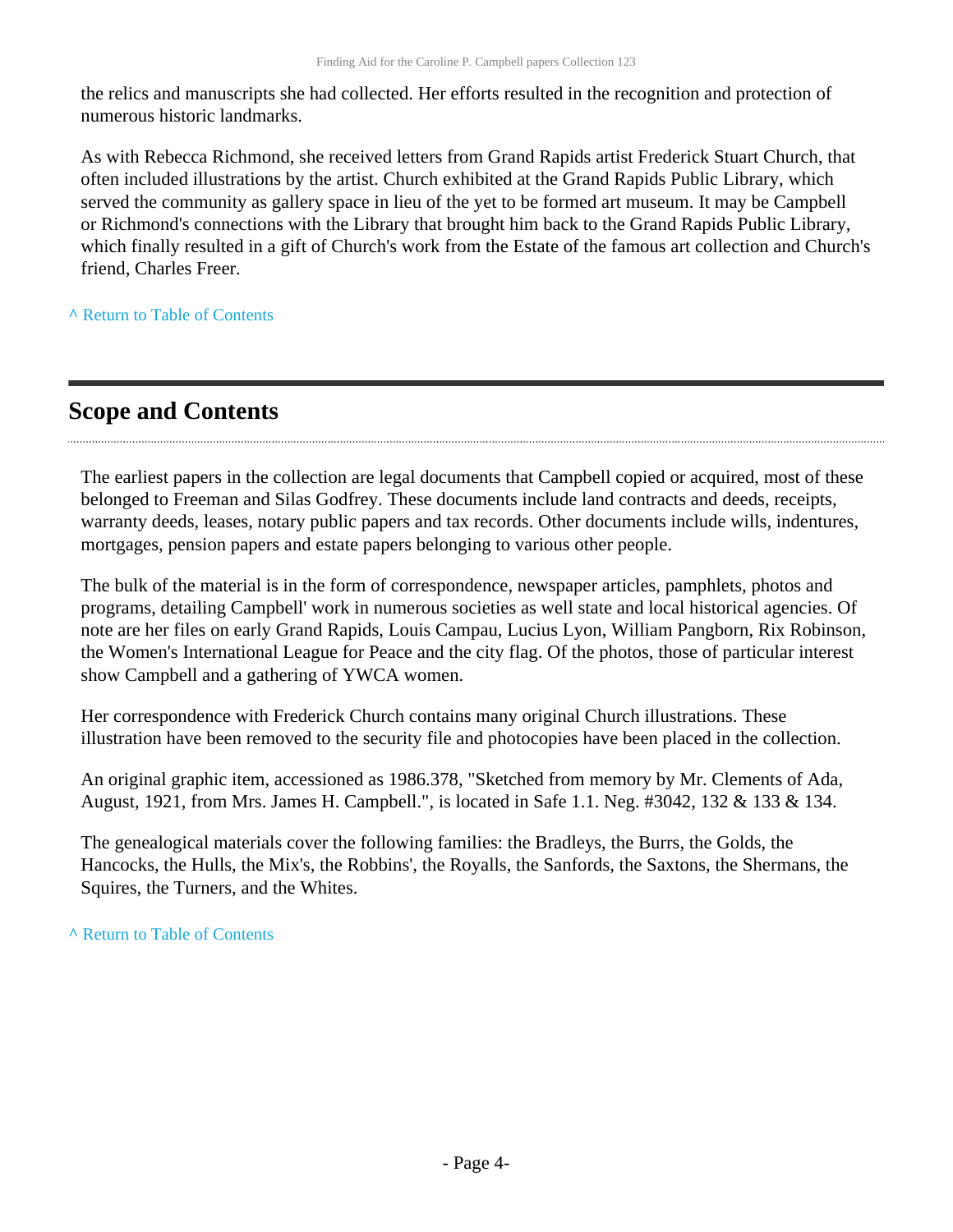### <span id="page-4-0"></span>**Administrative Information**

#### **Publication Statement**

Grand Rapids Public Library, Grand Rapids History and Special Collections Department

111 Library Street NE Grand Rapids, Michigan 49503 [localhis@grpl.org](mailto:localhis@grpl.org) URL:<http://www.grpl.org>

#### **Immediate Source of Acquisition**

Caroline P. Campbell, 1922, 1934.

Accession numbers 1986.318, 1986.341, 1986.378, 00.[2310].1-3.

**^** [Return to Table of Contents](#page-1-0)

#### <span id="page-4-1"></span>**Related Materials**

#### **Related Materials**

Caroline Campbell (Mrs. James), was a patron of the library, and her name can be found on book plates in the book collections.

Coll. 154, Diary of the early West Michigan pioneer, Bethuel Church (1784-1859) was a gift from Mrs. Campbell.

Coll. 224. GRPL Arts & Graphics Collection. Marinus Harting image, formerly in the Vertical Files, is documented as from the Estate of Caroline Campbell.

Coll. 311. Fountain Street Church Coll. See sermon delivered at Fountain St. given by Campbell.

Coll. 347, See information on St. Mark's Church in this and other archival collections, which may be gifts from Campbell, who was an active member.

M333.Un3. Report of The Committee on Public Lands of the House of Representatives of the U. States, in relation to Claims to Lands in the Territory of Michigan. Jan. 2, 1828. L. Lyon April 1, 1834 Association.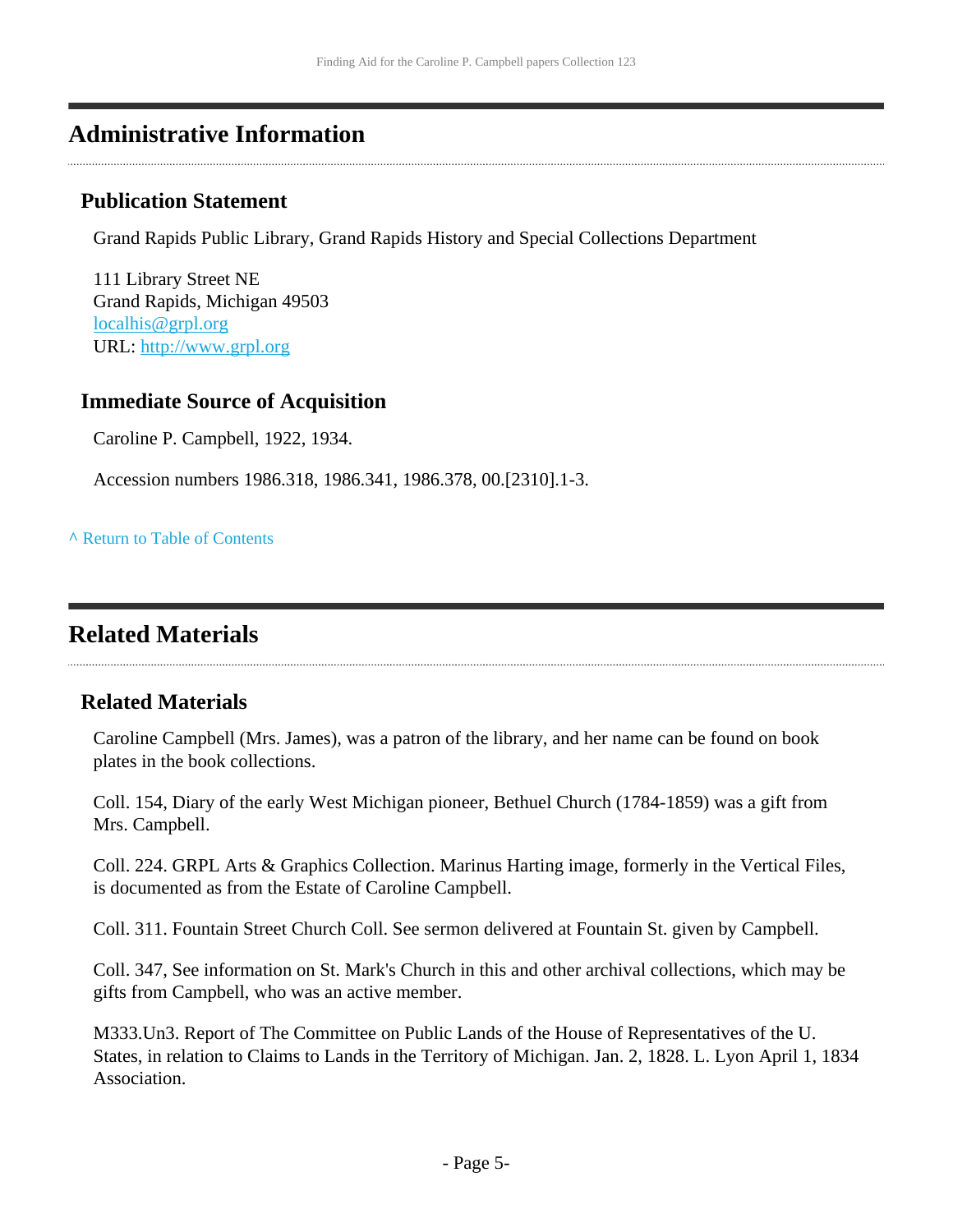See archivist for other Campbell archival materials still unprocessed. 1986.295. 1986.178.

**^** [Return to Table of Contents](#page-1-0)

### <span id="page-5-0"></span>**Controlled Access Headings**

- personal papers
- Grand Rapids (Mich.) -- History
- Women -- Michigan -- Grand Rapids -- History
- Campau (Grand Rapids (Mich.))
- Church, Frederick S. (Frederick Stuart)

## <span id="page-5-1"></span>**Collection Inventory**

#### <span id="page-5-2"></span>**Series I. Biographical & Historical**

| <b>Title/Description</b>                                                                                                                                                                                                                                              | <b>Instances</b> |                     |
|-----------------------------------------------------------------------------------------------------------------------------------------------------------------------------------------------------------------------------------------------------------------------|------------------|---------------------|
| Biographical information copied from Woman's Who's Who,<br>1914-1915.                                                                                                                                                                                                 | Box 7            | Folder 1            |
| Sketch of Mrs. James H. Campbell, 1st (first) Vice President of<br>the Historical Society of Grand Rapids / prepared and read by the<br>Secretary (Samuel H. Ranck) of the Society at the annual meeting,<br>January 19, 1926. Typed, annotated original & photocopy. | Box 1            | Folder 0.5          |
| Miss [Mrs.] James H. Campbell: an appreciation / by Walter E.<br>Banyon. Michigan History Magazine, Jan. 1927.                                                                                                                                                        | Box 7            | Folder <sub>2</sub> |

#### <span id="page-5-3"></span>**Clippings. Photocopies.**

| <b>Title/Description</b>                                                                                                                                                                                                                                                                                                                                                              | <b>Instances</b> |          |
|---------------------------------------------------------------------------------------------------------------------------------------------------------------------------------------------------------------------------------------------------------------------------------------------------------------------------------------------------------------------------------------|------------------|----------|
| Heroic Story of Kent Co. Devotion : thousands aid to write<br>epic: milestones in years since chapter was formed in 1917/<br>Mrs. A.H. Vandenberg. GR Herald. Feb. 8, 1942. Early Days of<br>the GR Chapter of the American Red Cross. Images of Charles<br>H. Bender, Mrs. Dudley E. Waters, Mrs. William A. Bowen,<br>Mrs. James H. Campbell, Mrs. E.A. Clements. Oversized folded. | Box 7            | Folder 3 |

#### **^** [Return to Table of Contents](#page-1-0)

## <span id="page-5-4"></span>**Series II. Correspondence, 1777-1926, n.d.**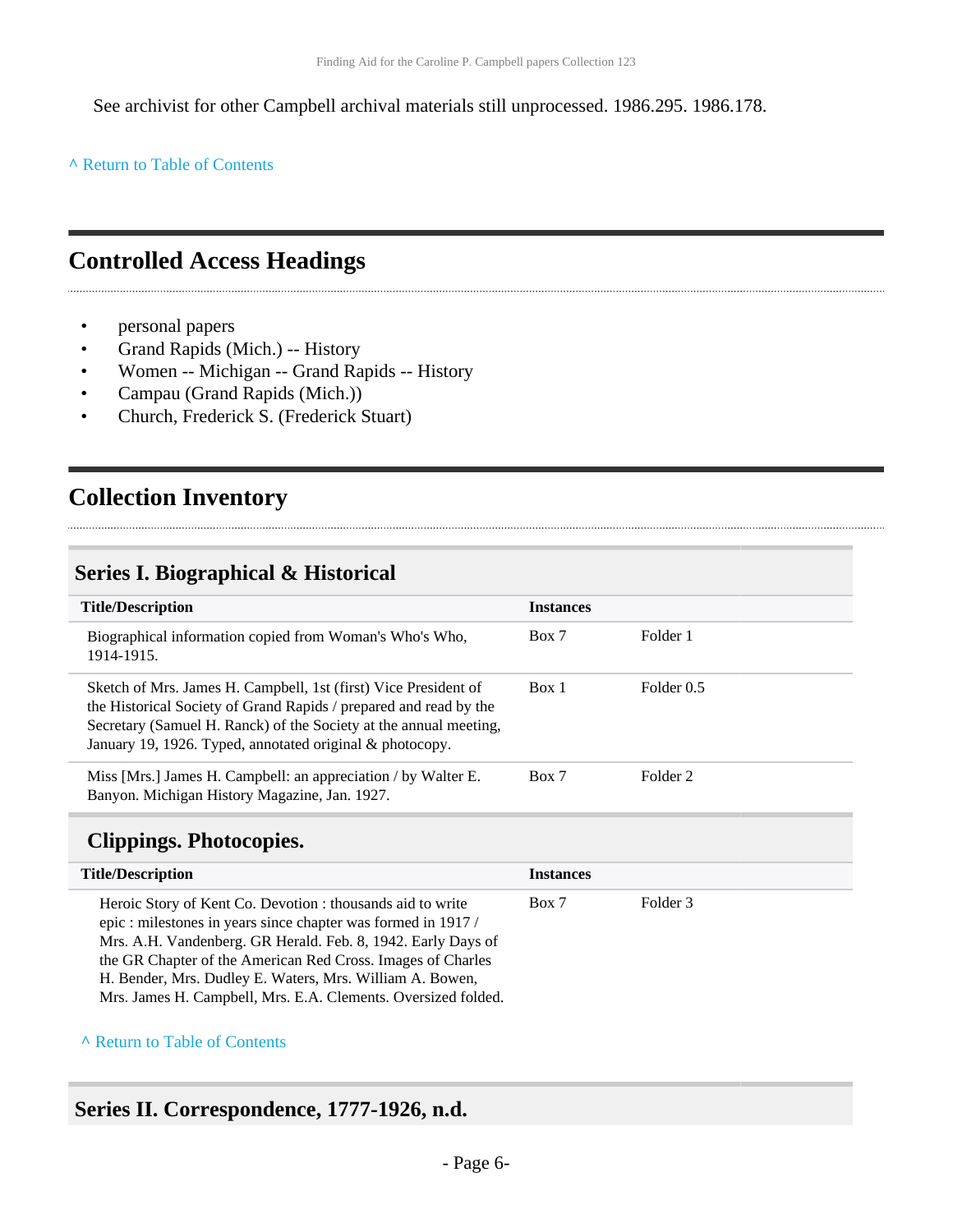| <b>Title/Description</b>                                                                                   | <b>Instances</b> |                     |
|------------------------------------------------------------------------------------------------------------|------------------|---------------------|
| Ayres, Williams. Concerning Grand Rapids Land and Lumber<br>Co., 1914-1917                                 | Box 1            | Folder 1            |
| Campau, Louis. 1777-1926                                                                                   | Box 1            | Folder 2            |
| Campau                                                                                                     | Box 1            | Folder <sub>3</sub> |
| Campbell, Caroline. Letters from, 1915-1925.                                                               | Box 1            | Folder 4            |
| Campbell, Caroline. Letters to, 1891-1925, n.d.                                                            | Box 1            | Folder 5            |
| Letters                                                                                                    | Box 1            | Folder <sub>6</sub> |
| Letters                                                                                                    | Box 1            | Folder <sub>7</sub> |
| Letters                                                                                                    | Box 1            | Folder <sub>8</sub> |
| Letters                                                                                                    | Box 1            | Folder 9            |
| Letters                                                                                                    | Box 1            | Folder 10           |
| Letter from Anna Augell Andrews, August 26, 1912                                                           | Box 1            | Folder 10a          |
| DAR, 1896-1923.                                                                                            | Box 1            | Folder 11           |
| Godfrey, May L. 1914-1916.                                                                                 | Box 1            | Folder 13           |
| National Society Dames of the Loyal Legion. 1922.                                                          | Box 1            | Folder 14           |
| National Society of the Descendants of Michigan Pioneers. 1921.                                            | Box 1            | Folder 15           |
| Norris, McPherson, Harrington and Waer. Concerning Grand<br>Rapids Land and Lumber Co., 1912-1917.         | Box 1            | Folder 16           |
| Rumsey Real Estate and Mowbray and Robinson Co. Concerning<br>Grand Rapids Land and Lumber Co., 1914-1917. | Box 1            | Folder 17           |
| YWCA, 1924-1926.                                                                                           | Box 1            | Folder 18           |
| Miscellaneous, 1873-1926.                                                                                  | Box 1            | Folder 19           |
| Miscellaneous                                                                                              | Box 1            | Folder 20           |
| Miscellaneous                                                                                              | Box 1            | Folder 21           |

## <span id="page-6-0"></span>**Church, Fredrick S. 1889-1924, Letters**

| <b>Title/Description</b>                                                                                                                                                       | <b>Instances</b> |           |
|--------------------------------------------------------------------------------------------------------------------------------------------------------------------------------|------------------|-----------|
| No acc. no. Xmas 1923. F.S. Church letterhead. Bear opening a<br>basket, letting out a flock of birds.                                                                         | Box 1            | Folder 12 |
| No acc. no. Feb. 14, 1924. Puti dipping large pen in "Rose leaf"<br>Ink" with help of a rabbit and a bird perched on the top end of<br>the pin. Paper, and stamp with a heart. | Box 1            | Folder 12 |
| No acc. no. May 14 / 16, 1921 or 1924? Bear on crutches                                                                                                                        | Box 1            | Folder 12 |
| No acc. no. May 30, 1921. Flamingo.                                                                                                                                            | Box 1            | Folder 12 |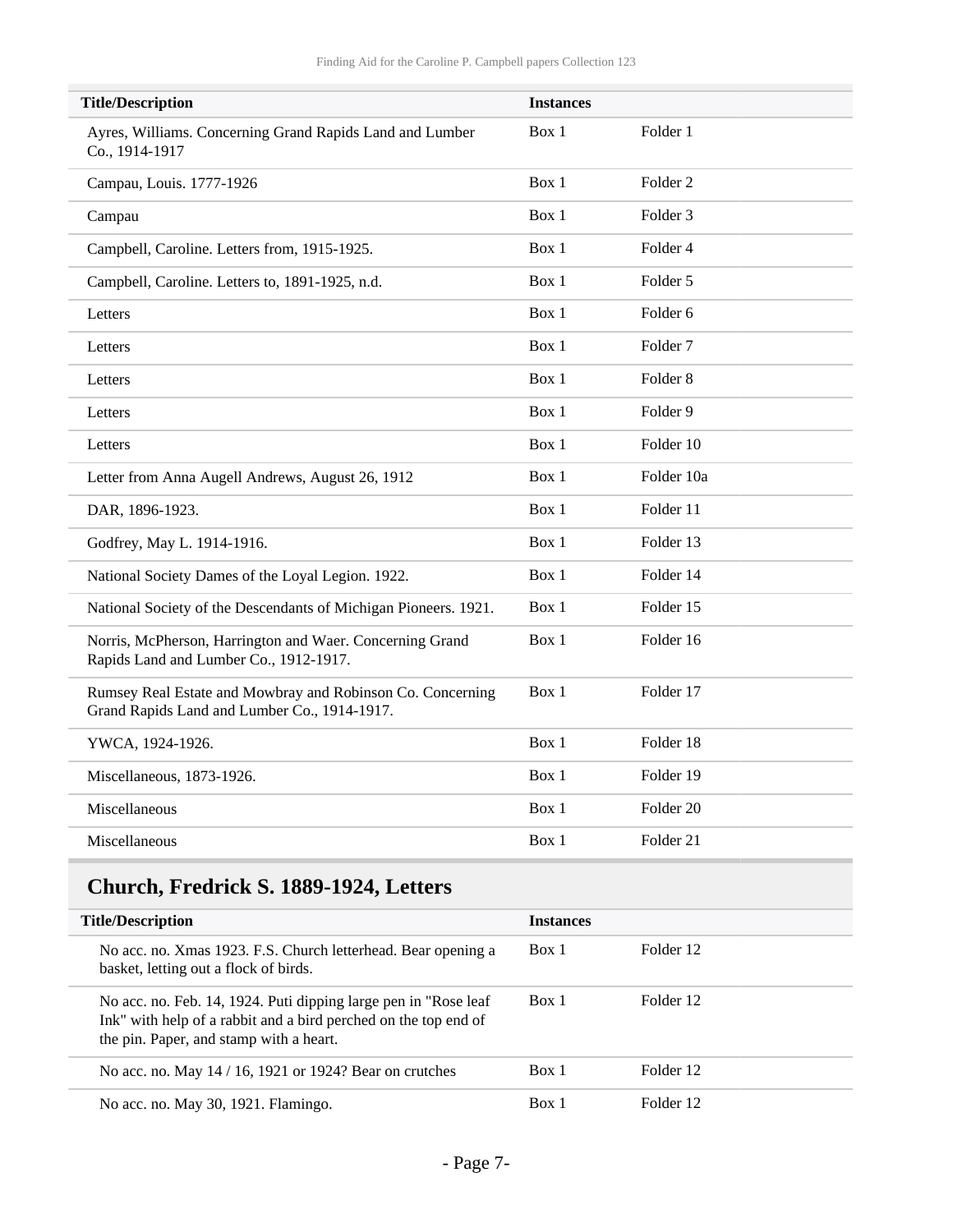| C6:A.9.11. F.S. Church Sketch Book. Sketch cut from letter.<br>Remainder of letter not found with the materials. Man wears a<br>yellow and orange plaid suit and had a carrot nose, and flattish<br>hat. | Box 1 | Folder 12 |
|----------------------------------------------------------------------------------------------------------------------------------------------------------------------------------------------------------|-------|-----------|
| C6:A1.65. Dec. 11, 1923. Letterhead: F.S. Church   Studio 161<br>Carnegie Hall   New York City.                                                                                                          | Box 1 | Folder 12 |
| C6:A1.132. Sept. 9, 1923. Buckwood Inn letterhead. Pan seated<br>in a tree piping, accompanied by a bear drumming, and two<br>birds singing.                                                             | Box 1 | Folder 12 |
| C6:A1.133. Sept. 10, 1923. Buckwood Inn letterhead. Fat bear<br>painting a flamingo with red paint, with bird looking on.                                                                                | Box 1 | Folder 12 |
| C6:A1.134. March 5, 1919. Note about doing something to the<br>author of Church's life. Who was this? James Campbell?                                                                                    | Box 1 | Folder 12 |
| C6:A1.136. April 26, 1918. Puti writing again with rabbit<br>holding the ink, and three birds looking on.                                                                                                | Box 1 | Folder 12 |
| C6:A1.136 (second use) 2 sheets. April 22, 1920. No image.                                                                                                                                               | Box 1 | Folder 12 |
| C6:A1.137. Dec 17? Church makes a reference to Larry Earle,<br>and latter to other well known international artists and what they<br>are bringing. No image.                                             | Box 1 | Folder 12 |
| C6.A1.138. March 31, 1923. Man with glasses seated on a beach<br>under a potted palm, with an alligator and a pelican.                                                                                   | Box 1 | Folder 12 |
| C6.A1.139. May 1921. Squirrel crying. Sent to Campbell with<br>a Zoological Society Magazine article about unnecessary use of<br>furs. Church's squirrel shows sympathy with the animals.                | Box 1 | Folder 12 |
| C6.A1.227. March 6, 1916. The Dance. FSC.                                                                                                                                                                | Box 1 | Folder 12 |
| C6.A1.228. ? 11, 1906. Puti writing with rabbit looking on.                                                                                                                                              | Box 1 | Folder 12 |
| C6.A1.229. March 3, 1904. Bear on skis with three birds.                                                                                                                                                 | Box 1 | Folder 12 |
| C6.A1.230. Xmas 1906. Bear eating cookies, with three rabbit<br>and three birds. Message: Thanks for the "Cookies"                                                                                       | Box 1 | Folder 12 |
| C6.A1.231. Sept. 13, 1913. Bear dancing. Bird saying "I wonder<br>if that is the Turkey Trot or the Tango".                                                                                              | Box 1 | Folder 12 |
| C6.A1.231. Sept. 11, 1913. The Lawyer.                                                                                                                                                                   | Box 1 | Folder 12 |
| C6.A1.231. n.d. [Sept. 1913] The Artist.                                                                                                                                                                 | Box 1 | Folder 12 |
| C6.A1.231. n.d. Bear on crutches crying, with rabbit crying.                                                                                                                                             | Box 1 | Folder 12 |
| C6:A1.231. Mar. 8, 1906. Bear on crutches with a flamingo.<br>Colored.                                                                                                                                   | Box 1 | Folder 12 |
| C6.A1.60. Atlantic Monthly, Boston letterhead. June 14, 1923.<br>Evidently responding to a letter from Caroline C. about the use<br>of a Church image without giving him credit.                         | Box 1 | Folder 12 |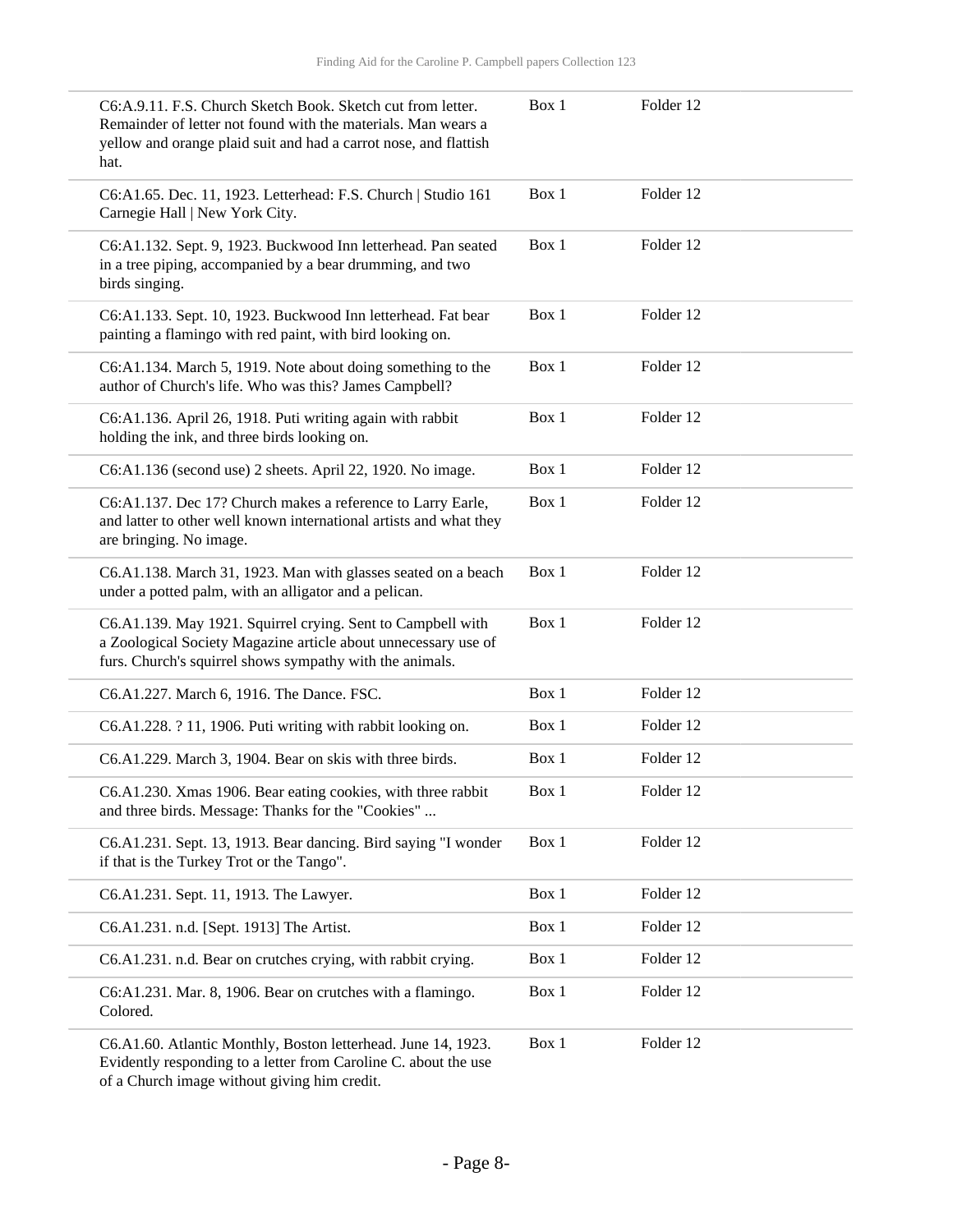| C6:A1.62. Letter. Barton, Durstine & Osborn letterhead.<br>Advertising agency. July 9, 1923. Also another letter dated June<br>28, 1923 from the Atlantic. | Box 1 | Folder 12 |
|------------------------------------------------------------------------------------------------------------------------------------------------------------|-------|-----------|
| C6:A9.3. Photo of a church work "Flamingos"                                                                                                                | Box 1 | Folder 12 |
| C6:A1.220. Legal sheet typed. "The Career of F.S. Church". By<br>church. To the Editor of the Press. From Philadelphia Sunday<br>Press, May 19, 1889.      | Box 1 | Folder 12 |

**^** [Return to Table of Contents](#page-1-0)

## <span id="page-8-0"></span>**Series III. Legal Documents, 1854-1934**

| <b>Title/Description</b>                                                                                                         | <b>Instances</b> |                      |  |
|----------------------------------------------------------------------------------------------------------------------------------|------------------|----------------------|--|
| Abstract of Titles - Godfrey, 1880                                                                                               | Box 5            | Folder 1             |  |
| Bonds: Hawkins, William to the Laketon Lumber Co.                                                                                | Box 1            | Folder <sub>22</sub> |  |
| Estate Papers: Allen, Margaret. Beach, John. Boreman, Samuel.<br>Gregory, Samuel. Gold, Grace. Nichols, Fransic, 1666-1884, n.d. | Box 1            | Folder <sub>23</sub> |  |
| Land Contracts between Ed Ferry, Freeman Godfrey, George<br>White. 1872-1924, 1872-1924                                          | Box 2            | Folder 1             |  |
| Land Sales Greenwood and Valley City Cemeteries, 1867-1874                                                                       | Box 2            | Folder <sub>2</sub>  |  |
| Leases - Godfrey, Freeman, 1861.                                                                                                 | Box 2            | Folder <sub>3</sub>  |  |
| Marriage Certificates, 1676-1716. Gelpin, Samuel and Tompson,<br>Esther. 1676. Gold, Samuel and Bradley, Esther. 1716.           | Box 2            | Folder 4             |  |
| Mortgages, 1854-1927, Between Charles and Dorothy Baudfield,<br>Freeman and A. Godfrey, Francis Davy and William Ryan.           | Box 2            | Folder 5             |  |
| Notary Public Papers - Godfrey, Silas, 1869-1875.                                                                                | Box 5            | Folder <sub>2</sub>  |  |
| Pension Papers - Saxton, George, 1913-1921.                                                                                      | Box 2            | Folder <sub>6</sub>  |  |
| Receipts - Godfrey Bros., 1868-1890.                                                                                             | Box 2            | Folder <sub>6</sub>  |  |
| Tax Deeds - Godfrey Bros., 1864-1896.                                                                                            | Box 2            | Folder <sub>8</sub>  |  |

<span id="page-8-1"></span>

| <b>Title/Description</b>  | <b>Instances</b> |           |
|---------------------------|------------------|-----------|
| Godfrey Bros., 1861-1869. | Box 2            | Folder 9  |
| Godfrey Bros., 1870-1879. | Box 2            | Folder 10 |
| Godfrey Bros., 1880-1886. | Box 2            | Folder 11 |
| Godfrey Bros., 1887.      | Box 2            | Folder 12 |
| Godfrey Bros., 1889-1891. | Box 2            | Folder 13 |
| Godfrey Bros., 1892-1907. | Box 2            | Folder 14 |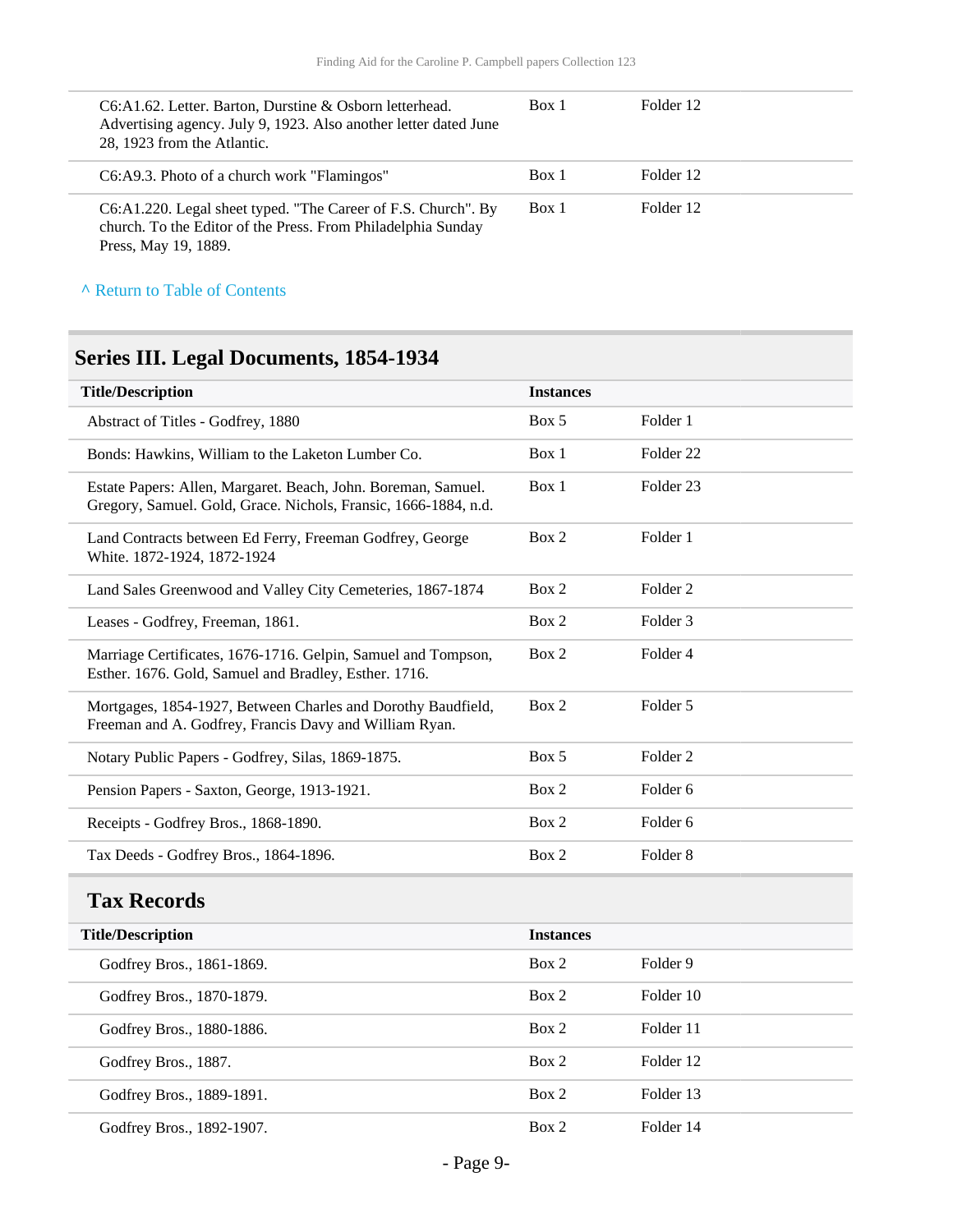| Miscellaneous, 1930-1942.                      | Box 2 | Folder 15 |
|------------------------------------------------|-------|-----------|
| Warranty Deeds - Godfreys. Stearns, 1859-1891. | Box 2 | Folder 16 |

#### <span id="page-9-0"></span>**Wills**

| <b>Title/Description</b>                                                                       | <b>Instances</b> |           |
|------------------------------------------------------------------------------------------------|------------------|-----------|
| Beach, Isaac. Beach, John. Birdsey, John. Birdsey, John Jr.<br>Bradley, William.               | Box 2            | Folder 17 |
| Bur, Jehu. Burr, Stephen. Gold, Daniel. Gold, Grace. Gold,<br>Nathan.                          | Box 2            | Folder 18 |
| Golde, Samuel. Gregory, Rebecka. Grove, Phillip. Hull,<br>Cornelious. Hull, Cornelious, Jr.    | Box 2            | Folder 19 |
| Hull, George. Jones, John. Krans, Christien. Krans, Johannis.<br>Mix, John.                    | $Box\ 3$         | Folder 1  |
| Mix, John Jr. Mix, Thomas. Nicholls, Isaac. Platt, Isaac.                                      | $Box\ 3$         | Folder 2  |
| Platt, Obadiah. Platt, Richard. Porter, John. Porter, Nathaniel.                               | $Box\ 3$         | Folder 3  |
| Sanford, Ephraim. Saxton, Rufus. Scudder, Henry. Tomson,<br>John. Wakeman, John. Ward, Andrew. | $Box\ 3$         | Folder 4  |
| Ward, Hester. Wheeler, Ephraim. Wilcerkson, William. Wood,<br>Jonas.                           | $Box\ 3$         | Folder 5  |

## <span id="page-9-1"></span>**Miscellaneous, 1869-1934**

| <b>Title/Description</b>                                                 | <b>Instances</b> |          |
|--------------------------------------------------------------------------|------------------|----------|
| City National Bank of Grand Rapids record, 1870, for Freeman<br>Godfrey. | Box 3            | Folder 6 |
| District Court record, 1869, for the Godfreys.                           | Box 3            | Folder 6 |
| National Biscuit Company, 1898-1934.                                     | Box 3            | Folder 7 |
| National Biscuit Company, 1898-1934.                                     | Box 3            | Folder 8 |
| Plaster Company Information, 1891-1894, for the Godfreys.                | Box 3            | Folder 9 |

**^** [Return to Table of Contents](#page-1-0)

## <span id="page-9-2"></span>**Series IV. Genealogy, n.d.**

| <b>Title/Description</b>                                          | <b>Instances</b> |           |
|-------------------------------------------------------------------|------------------|-----------|
| Bradleys. Burrs. Golds. Hancocks. Hulls. Mix's. Robbins. Royalls. | Box 3            | Folder 10 |
| Sanfords. Saxtons. Shermans. Squires. Turners. Whites.            | $Box$ 3          | Folder 11 |

**^** [Return to Table of Contents](#page-1-0)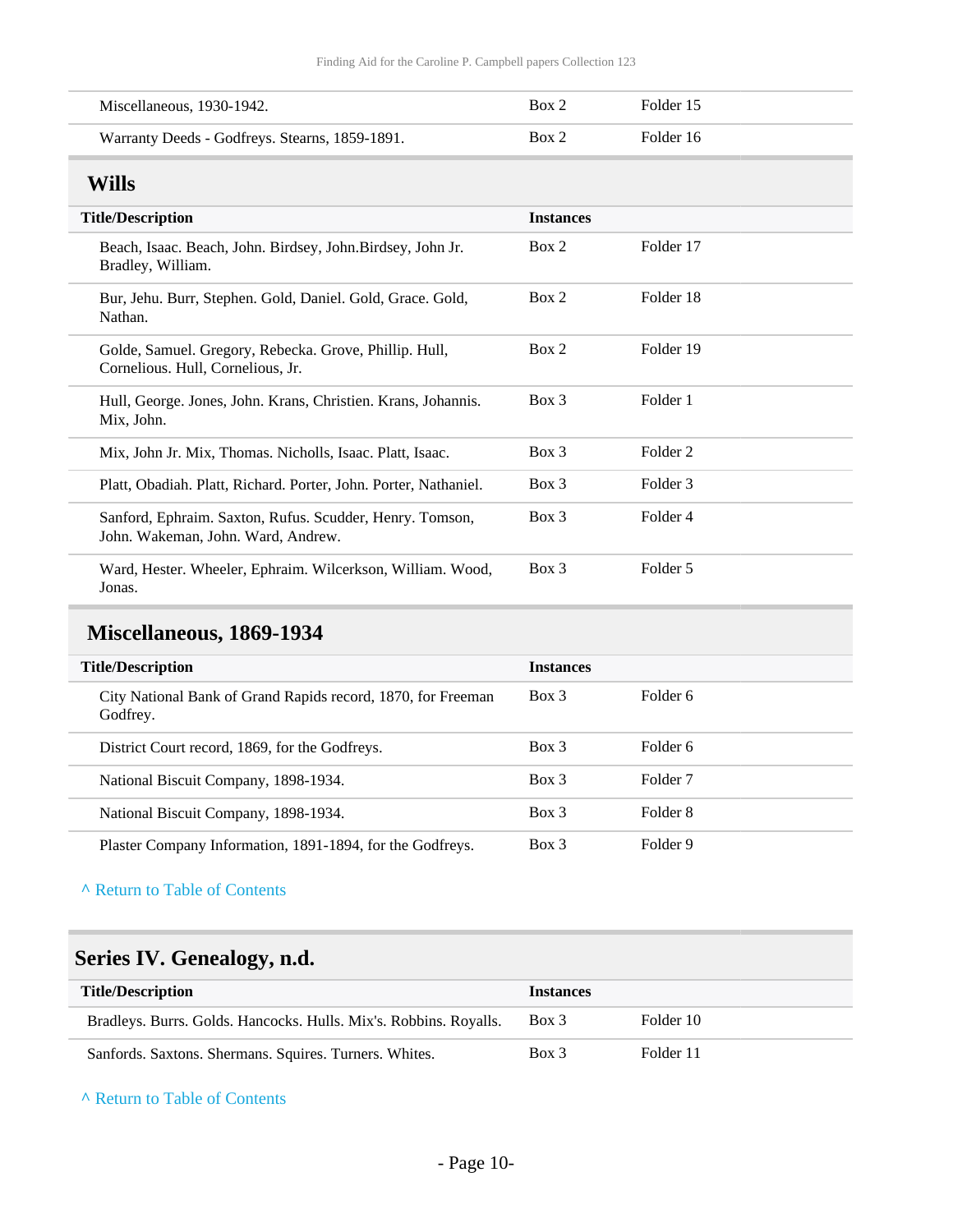#### <span id="page-10-0"></span>**Series V. Newspaper Articles, 1910-1924, n.d.**

| <b>Title/Description</b>                           | <b>Instances</b> |           |
|----------------------------------------------------|------------------|-----------|
| DAR / Red Cross, 1910-1924, n.d.                   | Box 3            | Folder 12 |
| Saxton and White family information, n.d.          | Box 3            | Folder 13 |
| Grand Rapids history/pioneers, 1911-1923.          | Box 3            | Folder 14 |
| Women's International League for Peace, 1924, n.d. | Box 3            | Folder 15 |

**^** [Return to Table of Contents](#page-1-0)

## <span id="page-10-1"></span>**Series VI. Ephemera, Pamphlets, Programs, 1882-1934**

| <b>Title/Description</b>                                                                                                                                                                                            | <b>Instances</b> |                      |
|---------------------------------------------------------------------------------------------------------------------------------------------------------------------------------------------------------------------|------------------|----------------------|
| J.F. Campbell Concert, 1934.                                                                                                                                                                                        | Box 3            | Folder 16            |
| DAR, 1904-1922.                                                                                                                                                                                                     | Box 3            | Folder 17            |
| Newsboys. Grand Rapids Press and Herald, 1895-1912.                                                                                                                                                                 | Box 3            | Folder 18            |
| Newsboys. Grand Rapids Press and Herald, 1895-1912.                                                                                                                                                                 | Box 3            | Folder 19            |
| Theater Concerts, 1882-1909.                                                                                                                                                                                        | Box 3            | Folder <sub>20</sub> |
| University of Michigan & MSU, 1892-1926.                                                                                                                                                                            | Box 3            | Folder 21            |
| Womens Societies / Religious Info., 1908-1925.                                                                                                                                                                      | Box 3            | Folder <sub>22</sub> |
| Three Oaks Historical Society, 1919/1920 Program. 00.[5085].1<br>7/6/2006                                                                                                                                           | Box 3            | Folder <sub>22</sub> |
| YWCA, 1922-1926.                                                                                                                                                                                                    | Box 4            | Folder 1             |
| Miscellaneous, 1918.                                                                                                                                                                                                | Box 4            | Folder <sub>2</sub>  |
| Catalogue of Pictures belonging to the Collection of Col. Geo.<br>G. Briggs: exhibited for the Benefit of Bissell House, n.d. Lists<br>works by several notable Grand Rapids associated artists. 00.<br>$[2469]$ .1 | Box 3            | Folder 23            |
| Dames of the Loyal Legion State of Michigan. [Program]<br>Luncheon. May 2, 1917. Detroit.                                                                                                                           | Box 7            |                      |
| DAR. Louisa St. Clair Chapter. [Program] 23rd Anniversary<br>Luncheon. Jan. 20, 1916. Detroit Athletic Club.                                                                                                        | Box 7            |                      |
| Series VII. Miscellaneous, 1861-1924, n.d.                                                                                                                                                                          |                  |                      |
| Baptist Church and Sunday school, history 1861-1887. Benton<br>Harbor, Mich. n.d.                                                                                                                                   | Box 4            | Folder <sub>3</sub>  |
| Campbell, Caroline. Various receipts, 1882-1915.                                                                                                                                                                    | Box 4            | Folder 4             |
| Church, Thomas. Address. n.d.                                                                                                                                                                                       | Box 4            | Folder 5             |
|                                                                                                                                                                                                                     |                  |                      |

City flag/Seal papers. 1871-1915.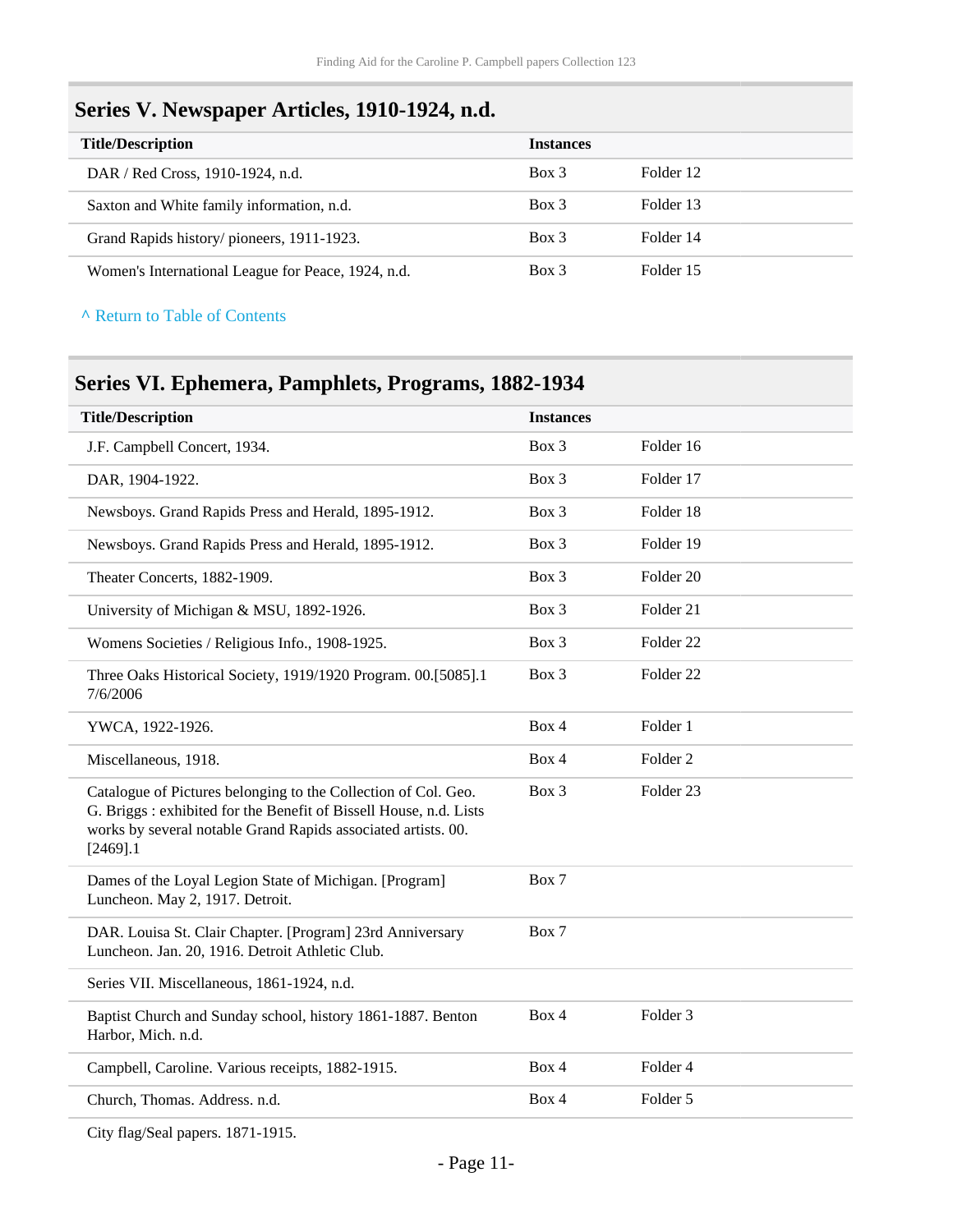|                                               | Box 4 | Folder 6 |
|-----------------------------------------------|-------|----------|
| Michigan State Federation of Arts, 1913-1916. | Box 4 | Folder 7 |
| Michigan State Federation of Arts, 1913-1916. | Box 4 | Folder 8 |
| Order of Bookfellows, n.d.                    | Box 4 | Folder 9 |

#### <span id="page-11-0"></span>**Sons of the American Revolution. Ephemera (3)**

| <b>Title/Description</b>                                                                                                                                                                                                | <b>Instances</b>  |           |
|-------------------------------------------------------------------------------------------------------------------------------------------------------------------------------------------------------------------------|-------------------|-----------|
| Michigan Society. RE: original organization Apr. 17, 1896 $\&$<br>membership. [later document, no date]                                                                                                                 | $Box\ 3$          | Folder 24 |
| Annual Banquet, Western Michigan Chapter Sons of American<br>Revolution. Dec. 4, 1905. [invitation?]                                                                                                                    | $Box$ 3           | Folder 24 |
| Joint Celebration, National Society, Daughters of the American<br>Revolution, and Sons of the Revolution in the District of<br>Columbia  Memorial Continental Hall, Washington, D.C. Feb.<br>22, 1916, 00. [2310] . 1-3 | $Box$ 3           | Folder 24 |
| World Columbian Exposition, 1893.                                                                                                                                                                                       | Box 4             | Folder 10 |
| Certificate. Service in preservation of State Constitution of 1835,<br>from Mich. State Board of Auditors. Given Dec. 31, 1914.                                                                                         | Collection<br>216 | Box 7     |
| Annual Report American Red Cross, 1916.                                                                                                                                                                                 | Box 4             | Folder 11 |
| World Fellowship Committee, 1924.                                                                                                                                                                                       | Box 4             | Folder 11 |

#### **^** [Return to Table of Contents](#page-1-0)

#### <span id="page-11-1"></span>**Series VII. Miscellaneous, 1861-1924, n.d. Original "Blank" books**

## <span id="page-11-2"></span>**Original "Blank" books**

| <b>Title/Description</b>                                                                                                                                                                                                                                                                                                                                                               | <b>Instances</b> |
|----------------------------------------------------------------------------------------------------------------------------------------------------------------------------------------------------------------------------------------------------------------------------------------------------------------------------------------------------------------------------------------|------------------|
| "Philopena Album" N.Y.: Leavitt & Allen. Front flyleaf: Born<br>at Rochester(?), N.Y. 1837. Married at Marshall, Mich. Rev.<br>James Gil??n Perliman? She died in Grand rapids, Stepmother<br>of Mrs. James H. Campbell. A blank booklet. Includes writings<br>by various addressed to Miss Jennie Bailey, ca. 1862-1869. 00.<br>[0950].1 Formerly M992.B14                            | Box 7            |
| "Sacred Album" N.Y.: J.C. Rimer. Front flyleaf: Lucy Gregory<br>married James Madison Bailey. A blank booklet. Includes<br>writings by various, beginning May 20, 1848 to 1958? Some<br>original illustrations. Signatures are mostly from individuals in<br>Rochesters or Williamsville, plus other miscellaneous locations.<br>1958 is in Marshall. 00. [0951]. 1 Formerly M92. B15. | Box 7            |
| Ye Quaint Inscriptions of Ye Burial Hill of Old Plymouth, Mass.<br>Printed; no title page or publisher given. 00.[1641].1 Formerly<br>929.5.Q23                                                                                                                                                                                                                                        | Box 7            |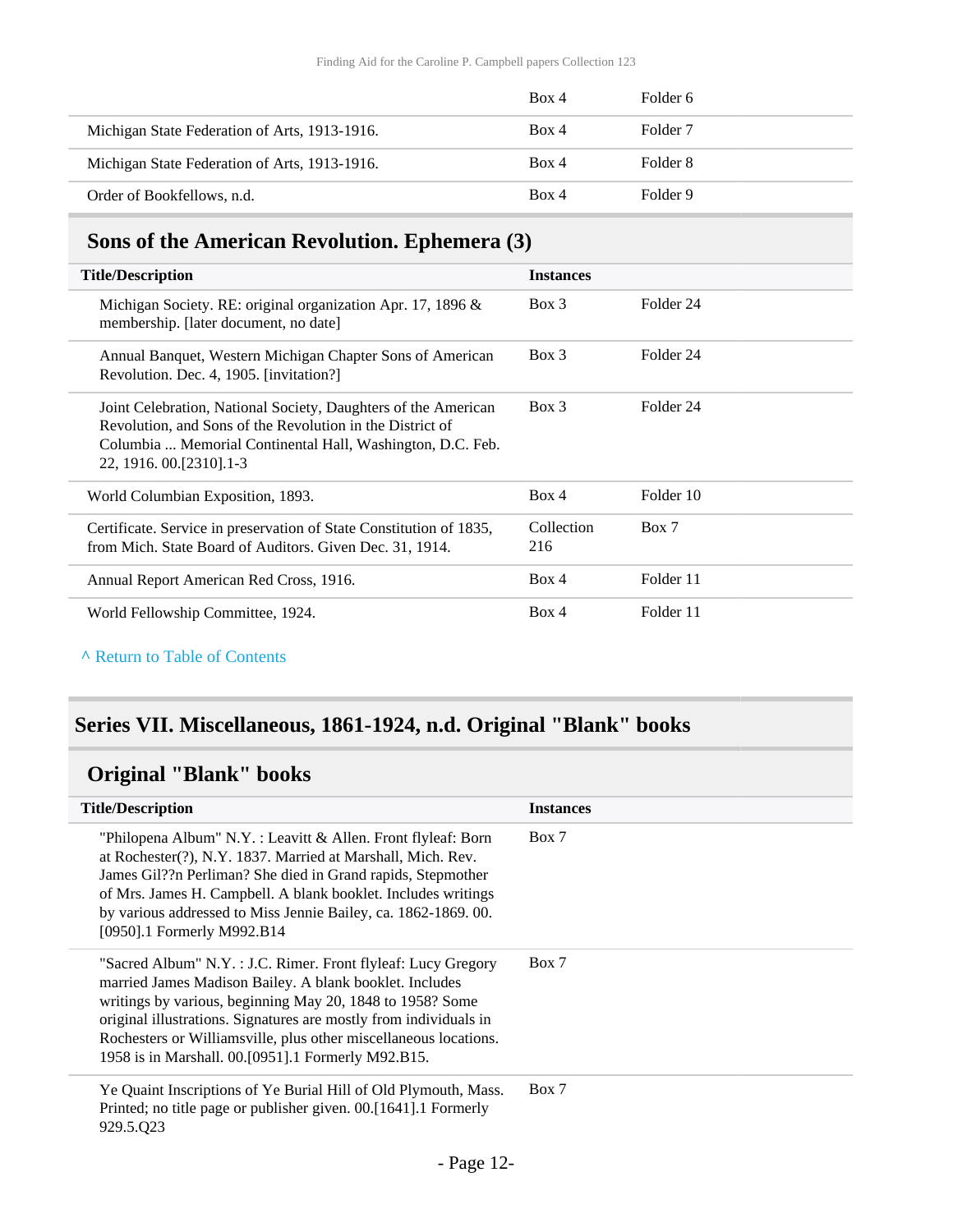| Creeds for Children and Sons of the Republic Clubs, Grand<br>Rapids, Michigan. [Printed by] Grand Rapids Vocational School<br>Printing Department. n.d. 00.[1632].1 Formerly M172.C86            | Box 7 |
|--------------------------------------------------------------------------------------------------------------------------------------------------------------------------------------------------|-------|
| The Golden Threshold : an Indian Song-Garland / by Liza<br>Lehmann. Includes a program with James Francis Campbell<br>singing bass. 00.[0745].1 Formerly M784.L52 Sheet Music.<br>Oversized      | Box 7 |
| The Veteran's Lament for His Comrades / music composed<br>by Joseph Russell Jarvis; words by Joseph Russell Jarvis and<br>Josephine Jarvis. Cobden, Il. : Joseph Russell Jarvis, 1906.<br>Realia | Box 5 |

#### <span id="page-12-0"></span>**Realia. Printers's Block**

| <b>Title/Description</b>                                                                                                                                                  | <b>Instances</b> |
|---------------------------------------------------------------------------------------------------------------------------------------------------------------------------|------------------|
| "The Old Refrain". Woman caricature: Galbraith law ? Man<br>caricature: Mich Railroads Note on wood: Cut of Rouse's?<br>Cartoon in Press. From Robert. Mr. J.H. Campbell. | Box 6            |

#### **^** [Return to Table of Contents](#page-1-0)

## <span id="page-12-1"></span>**Series VIII. Graphics**

## <span id="page-12-2"></span>**Photographs n.d.**

| <b>Title/Description</b>                                                                               | <b>Instances</b> |           |
|--------------------------------------------------------------------------------------------------------|------------------|-----------|
| "From Mrs. Caroline W. Putnam. Mrs. Caroline P. Campbell. 1<br>b/w in Brubaker [photographers] folder. | Box 4            | Folder 12 |
| YWCA international. Source of identification unknown. Camera<br>Shop #27981.                           | Box 4            | Folder 12 |
| Mr. & Mrs. Louis Campau. Postcard. DAR. (3)                                                            | Box 4            | Folder 12 |
| 2 copies found in the collection have no messages.                                                     | Box 4            | Folder 12 |
| Has message to Mrs. Ruth Campbell of Grand Rapids from<br>C.P.C. 00.[3977].3                           | Box 4            | Folder 12 |
| Grand Rapids, 1831". Drawn by Rev. J. Booth. (1) no message.<br>Postcard.                              | Box 4            | Folder 12 |
| "The Pilgrim" by John Quincy Adams Ward. Postcard from the<br>Art Institute of Chicago.                | Box 4            | Folder 12 |
| N. Y. Sattunder(?) Clipping from unidentified source of a man,<br>perhaps in his 40's with a mustache. | Box 4            | Folder 12 |
| <b>Drawings</b>                                                                                        |                  |           |

<span id="page-12-3"></span>**Title/Description Instances**